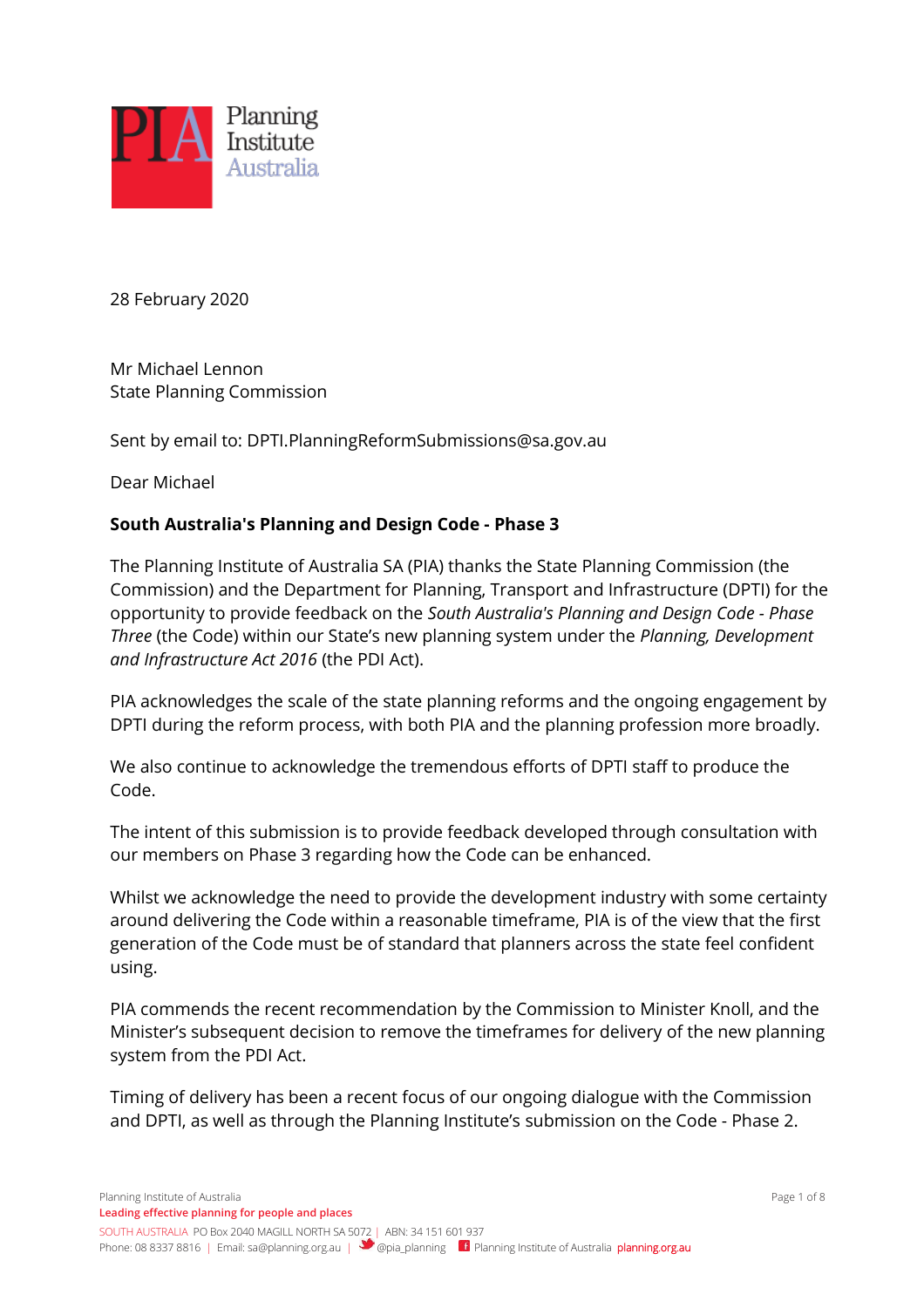### **1. E-Planning and Consultation**

PIA understands that the creation of Australia's biggest and most sophisticated ePlanning system is a monumental task and that the creation of the software, including the detailed validation process, is lengthy and complex. We applaud DPTI for undertaking this significant project that will have a lasting legacy in South Australia.

We do however need to express our concern over the inability to be able to review the proposed planning policy in the context of the ePlanning solution, which has made commenting on the Code challenging, not only for the planning profession, but more so for the community.

It is our understanding that DPTI are preparing a range of resources for practitioners to ensure they are skilled and business-ready for ePlanning. We strongly encourage DPTI to communicate clearly and as early as possible with regards to these resources.

Further, and most significantly, PIA strongly advocates that the Commission delivers a subsequent round of formal consultation on the updated Code (that ideally incorporates updates from Phase 2 and 3 consultations) and loaded into the ePlanning system, before the Code goes live.

It is our view that this would make a significant step in improving confidence within the sector, reducing misinterpretation and assist in identifying significant issues raised by stakeholders.

## **2. Local Planning Policy**

Whilst PIA is supportive of the aim to bring consistency to planning policy across the state, there is a valid concern that the Code has lost more local policy content than originally envisaged by the planning sector. This local policy has often been developed over many years with effective consultation with the community, and at significant expense.

A solution to being able to bring in more local policy nuances, in our view, hinges around the intelligent application of sub-zones and a strong design policy focus around neighbourhood character.

PIA is concerned that unless the first generation of the Code contains more detail around local variations that the intent of the Code will be slowly undermined by incremental additions and be open to a lack of consistent interpretation by those using the Code.

In order to address some of the shortfalls in translation, DPTI could include more detail with the performance objectives within each zone to give the Code more rigour. Another opportunity is to require applicants provide a contextual analysis with their development application to demonstrate consideration of the neighbourhood context. This can result in more site responsive design outcomes.

### **3. Design**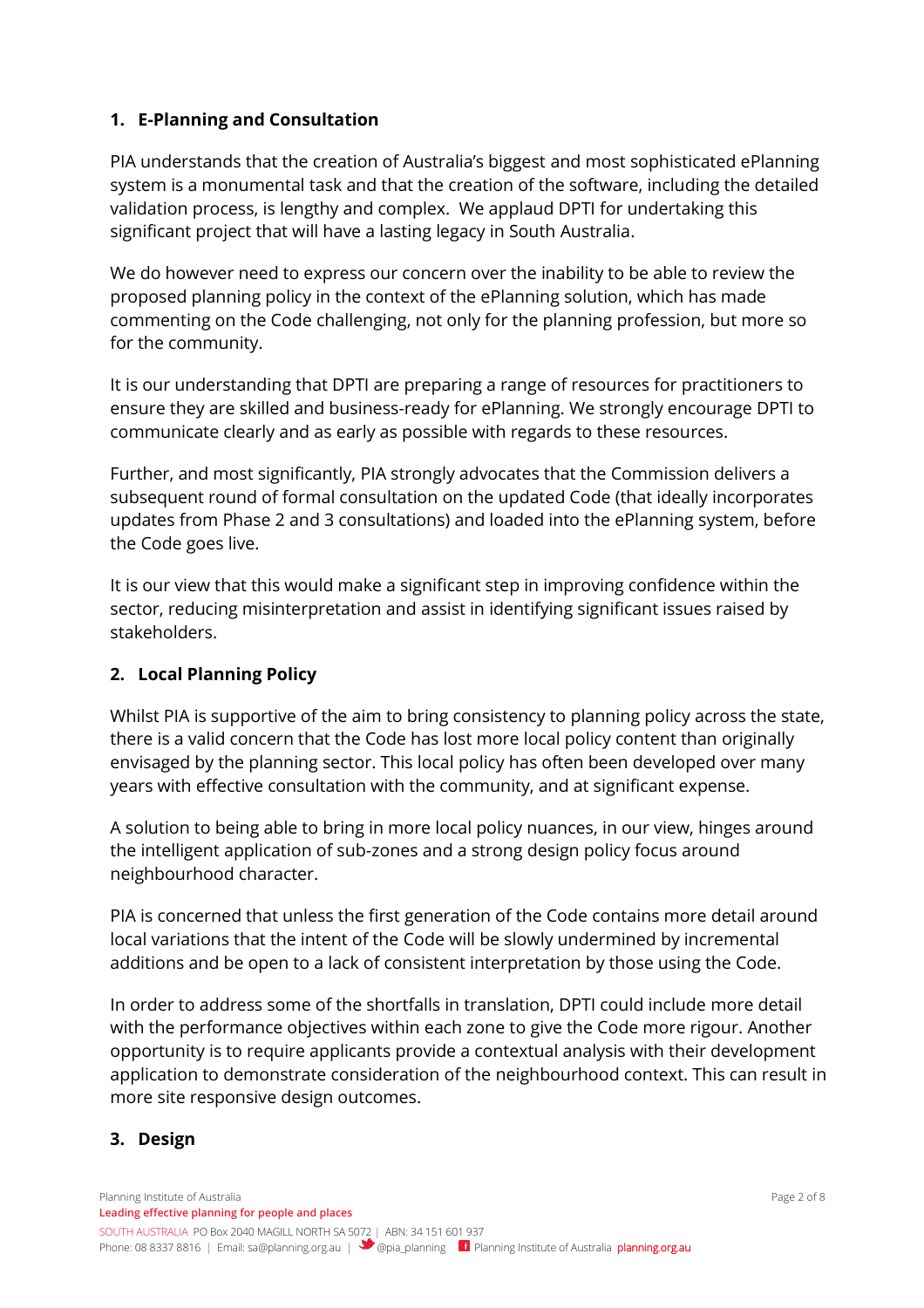Many of our members are concerned that the original vision of the Code has been diluted and consequently the proposed policy contains little design innovation in this first iteration.

We also know that what constitutes good design can vary between Council areas depending on the 'desired character' and experience of planning staff.

There is significant concern that there is insufficient design policy content in the code to guide planners' assessments and in their decision making.

PIA supports the separation of design policy into urban and rural areas as assessment of design performance is vastly different within these two distinct landscapes, unfortunately the policies within these two categories are not dissimilar. As such we recommend that DPTI review of the content of both these general policies in order to better address the distinction.

We also recommend that the Commission consider the introduction of a best practice urban design policy under the General Development Policies heading in the next iteration of the Code.

### *a) Local Design Review*

PIA is aware of the Local Design Review Scheme currently being prepared by the Office for Design and Architecture South Australia (ODASA). We have been engaged early in the drafting process, prior to any formal consultation, and have developed an understanding of how the process might work. We acknowledge the consultative approach taken by ODASA to prepare the draft Scheme in collaboration with industry bodies and councils to inform the draft Scheme.

We strongly support a Local Design Review Scheme for South Australia. This is a fantastic initiative that will support high-quality design and innovation, enable early access to design expertise and provide an opportunity for the professional development of local government planners in the field of design quality.

We understand this Scheme will be given effect in the Code and we support inclusion of a provision to do so.

We look forward to undertaking a review of the draft Local Design Review Scheme and providing comments during the consultation period scheduled to begin in March 2020.

### **4. Transparency in Decision Making**

A key opportunity of the new planning system that PIA has raised in previous submissions to the Commission and DPTI is the need to ensure greater transparency of written decision making by the Relevant Authority. Ensuring decision making is consistently and clearly articulated within the development assessment process is crucial for the validity of the profession.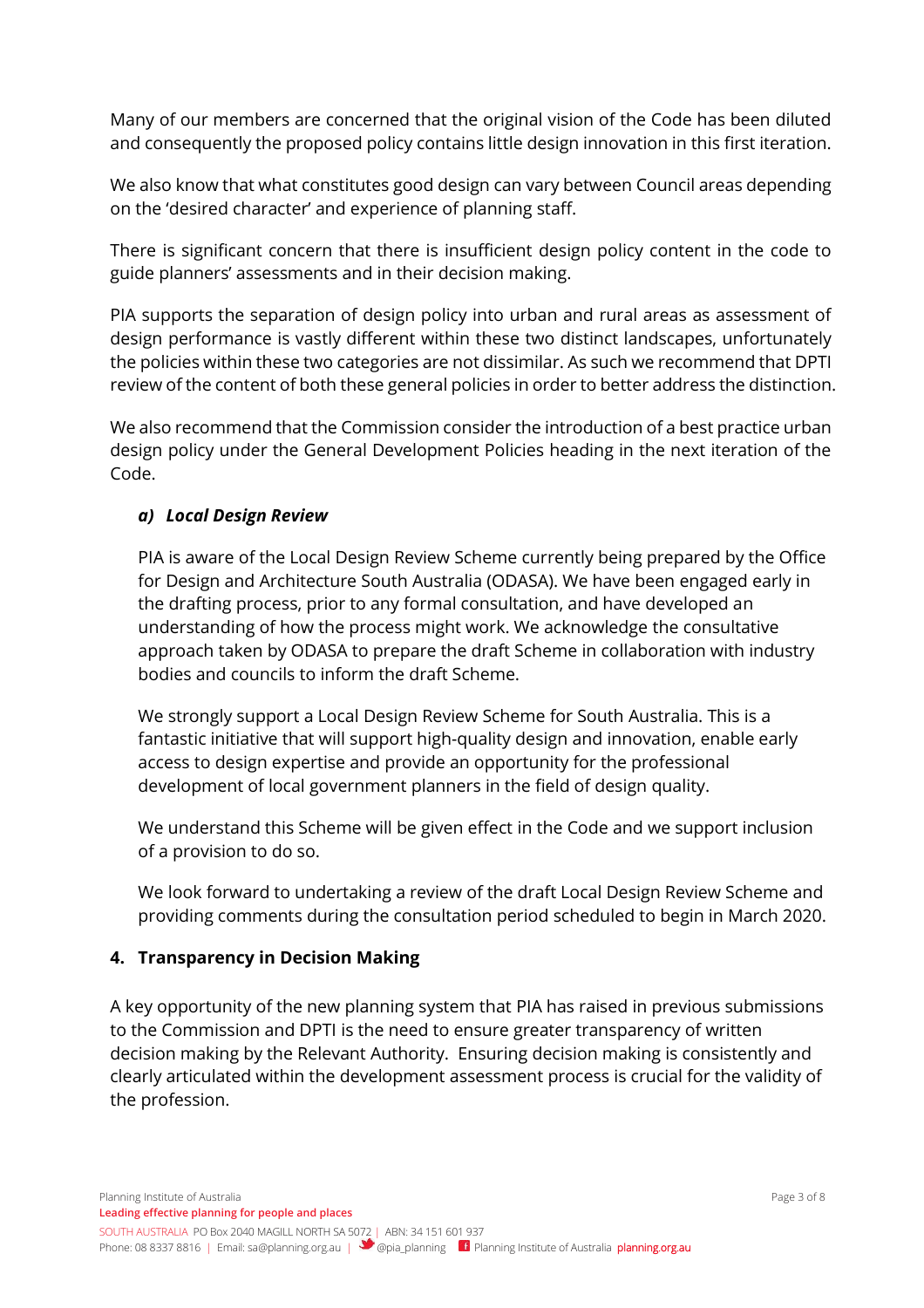PIA recommends the introduction of development assessment report templates for Deemed to Satisfy (DTS) and performance assessed pathways, which could form the foundation of the new system as it could be written in a way that supports the shift into more detailed performance assessment.

A key opportunity from the introduction of development assessment report templates is providing a mechanism for auditing as part of the obligations under the PDI Act. Should this be utilised, an audit of a Relevant Authority's decision making could reveal obvious areas requiring training and development through the review of written assessment.

PIA considers that assessment reports have proven to be the most accurate performance measure of both the effectiveness of the policy and transparent decision making. It is of critical importance that the new system enables performance measures from its inception and we are of the view that the creation of standard assessment report template is the simplest way to achieve this.

## **5. Strategic Planning**

PIA is a strong advocate for continuous improvement of our strategic planning sector within the state.

There are significant opportunities within the new system for refocus on equipping the public service with the resources required to undertake comprehensive strategic planning in order to inform future planning policy.

There is a demonstrated need to ensure that statutory planners are equipped with technical strategic planning tools to inform their decision making.

We are concerned that State Planning Policy framework is not a singularly sufficient instrument to enable the evolution of the strategic planning sector within South Australia.

Whilst we understand that DPTI is focused on future strategic planning projects for local government areas, we believe that there is an opportunity for technical frameworks to be statutory instruments within the development assessment process. This would allow for strategic policy documents such as; a neighbourhood character study, urban design framework, structure plan or growth area strategy need to be used in the development assessment process.

One way of ensuring that this can be achieved is by the introduction of incorporated or background documents. PIA has raised this option in previous submissions and we are of the view that this option is worth exploring.

The Commission would have the ability to review and authorise any reference documents in a similar manner to the current development plan amendment process.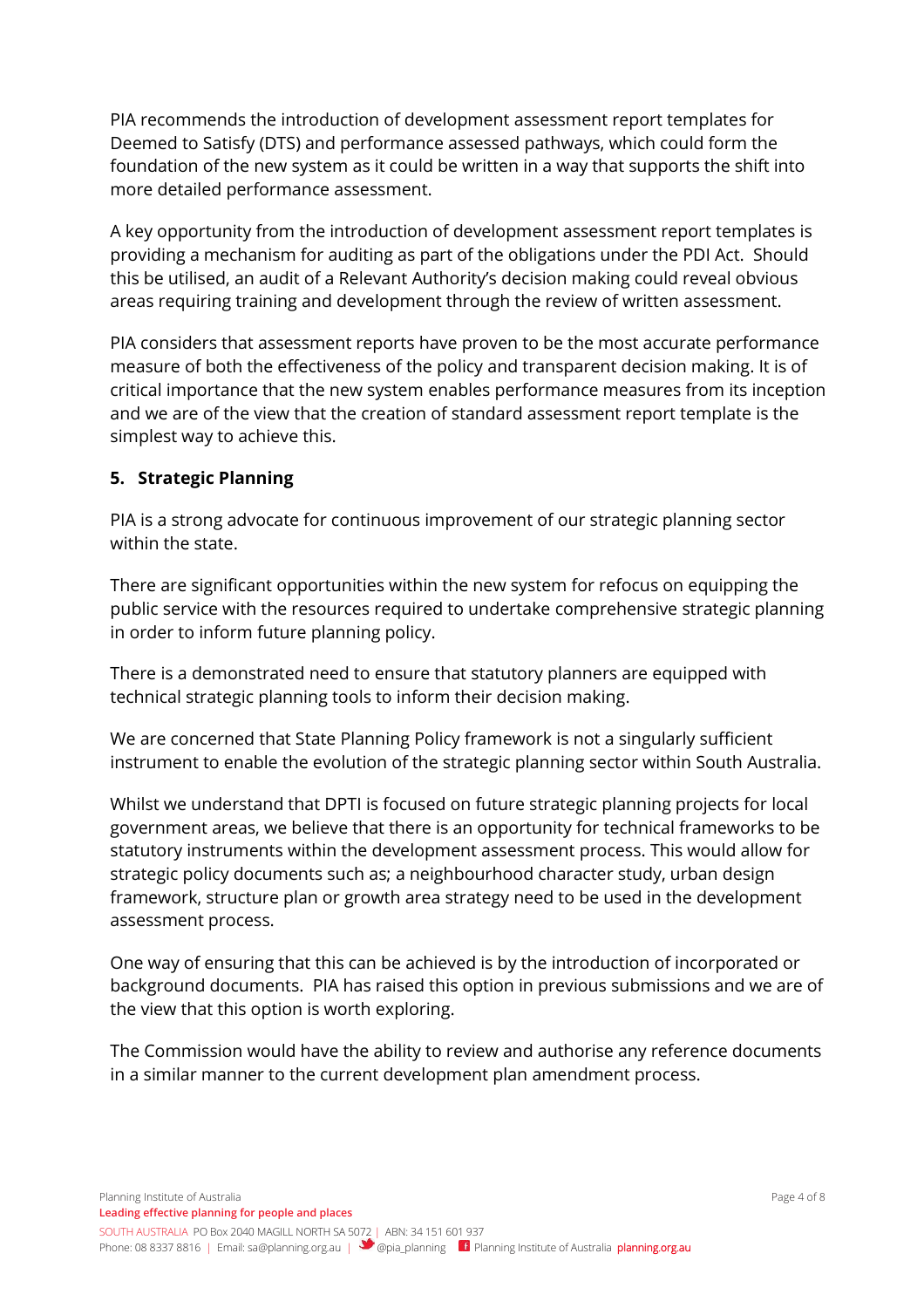It is suggested that Relevant Authorities would undertake significant community engagement to ensure that any proposed reference documents are meaningful and provide legitimate strategic guidance.

Please see the attached Practice Note 13 (Incorporated and Background Documents), dated September 2018 as an illustration of how it is applied within the Victorian Planning Provisions.

https://www.planning.vic.gov.au/ data/assets/pdf file/0030/96573/PPN13-Incorporated[and-Background-Documents.pdf](https://www.planning.vic.gov.au/__data/assets/pdf_file/0030/96573/PPN13-Incorporated-and-Background-Documents.pdf)

## **6. Additional Development Assessment Tools** *a) Structure Plans*

Many of the existing structure plans have not been translated into Phase 3 of the Code. PIA members have raised concerns that the reason for this is unclear.

## *b) Practice Directions and Practice Guidelines*

The use of Practice Directions within the new system is great outcome for the profession and provides clarity around often complicated planning matters and processes. We recognise that the suite of Practice Directions and Practice Guidelines will develop and grow over time.

As climate policy responses will become increasingly important particularly in the wake of recent extreme natural events, PIA recommends that the Commission and DPTI consider Practice Guidelines relating to building within bushfire and flood prone areas in the short term. This could include Practice Guidelines around temporary accommodation.

## **7. Response to Phase 3 Update Report**

The release of the Phase Three (Urban Areas) Code Amendment - Update Report in December 2019 is a positive response by the Commission to the concerns raised through the consultation process to date.

PIA recognises that DPTI has acknowledged that they will amend irregularities as part of the transition process to the ePlanning solution, once consultation is closed. We urge the Commission and DPTI to ensure that all identified irregularities are amended in the Code prior to its finalisation and operation.

## *a) Overlays*

Ensuring that the Overlays within the Code are consistent with the intent of the PDI Act is central to the new planning system functioning at its best potential.

PIA presents the following examples for consideration by the Commission: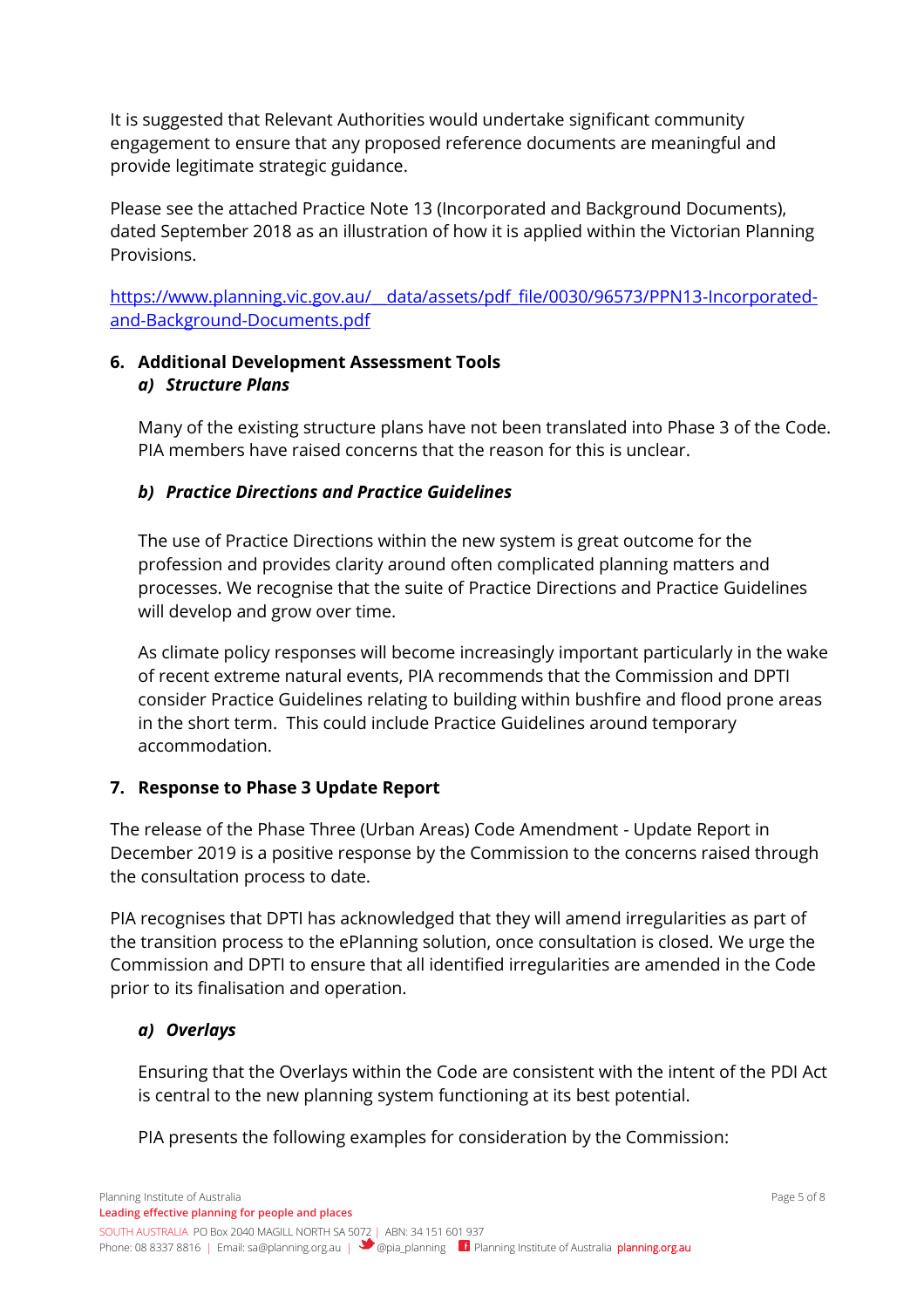Refinement of the **Airport Noise Overlay** is a positive outcome as its incorrect application could undermine the intent of streamlining the system for minor residential development.

PIA supports the **Local and State Heritage Places Overlay** including adjacent allotments and the recognition by DPTI to create a policy distinction between allotments containing a heritage place and adjacent allotments. It is our view however that this distinction needs to clearly set out the basis for assessment in order to minimise confusion due to the trigger from DTS to Performance Assessed. The character assessment of adjacent development can be very different on large rural allotments compared to the streetscape impacts in an urban area.

We support the inclusion of the **Design Overlay** for the purposes of determining when a large-scale development application will be referred to the South Australian Government Architect. However, we recommend the Commission and DPTI remove the provision that exempts this referral for a variation of a development application that has previously been referred to the Government Architect or been given development authorisation under the PDI Act. This provision enables design quality to be 'value managed' out of a development proposal previously referred to the Government Architect. This provision is at odds with high-quality design objectives in the PDI Act and works against the Planning and Design Code ability to support high-quality design outcomes.

PIA also supports improvements to the accuracy and content of **Overlay Maps.**  Testing the spatial application of Overlays is essential to ensuring straight forward development proposals are provided the correct assessment pathway and do not get incorrectly caught up in performance assessment due to irrelevant Overlay provisions.

## *b) Technical and Numerical Variations*

DPTI's early recognition of the irregularities and omissions within the Technical and Numerical Variations (TNVs) has been helpful. PIA supports the commitment from DPTI that this will be corrected prior to implementation of the Code.

Review of how the TNVs will be applied raises a concern around the effectiveness of the metrics, particularly due to a lack of policy basis for these figures. We understand there are difficulties translating desired character statements and specific local planning policies from current Development Plans to the Code. We recommend that each of the TNVs be reviewed to ensure there are desired outcome statements that reflect the local policy from development plans. This is important to ensure that development assessment planners have the policy support and justification to vary or defend a decision if necessary.

An example being where the prevailing local character is informed by streetscape rhythm, including the form of development and land division, is at odds to the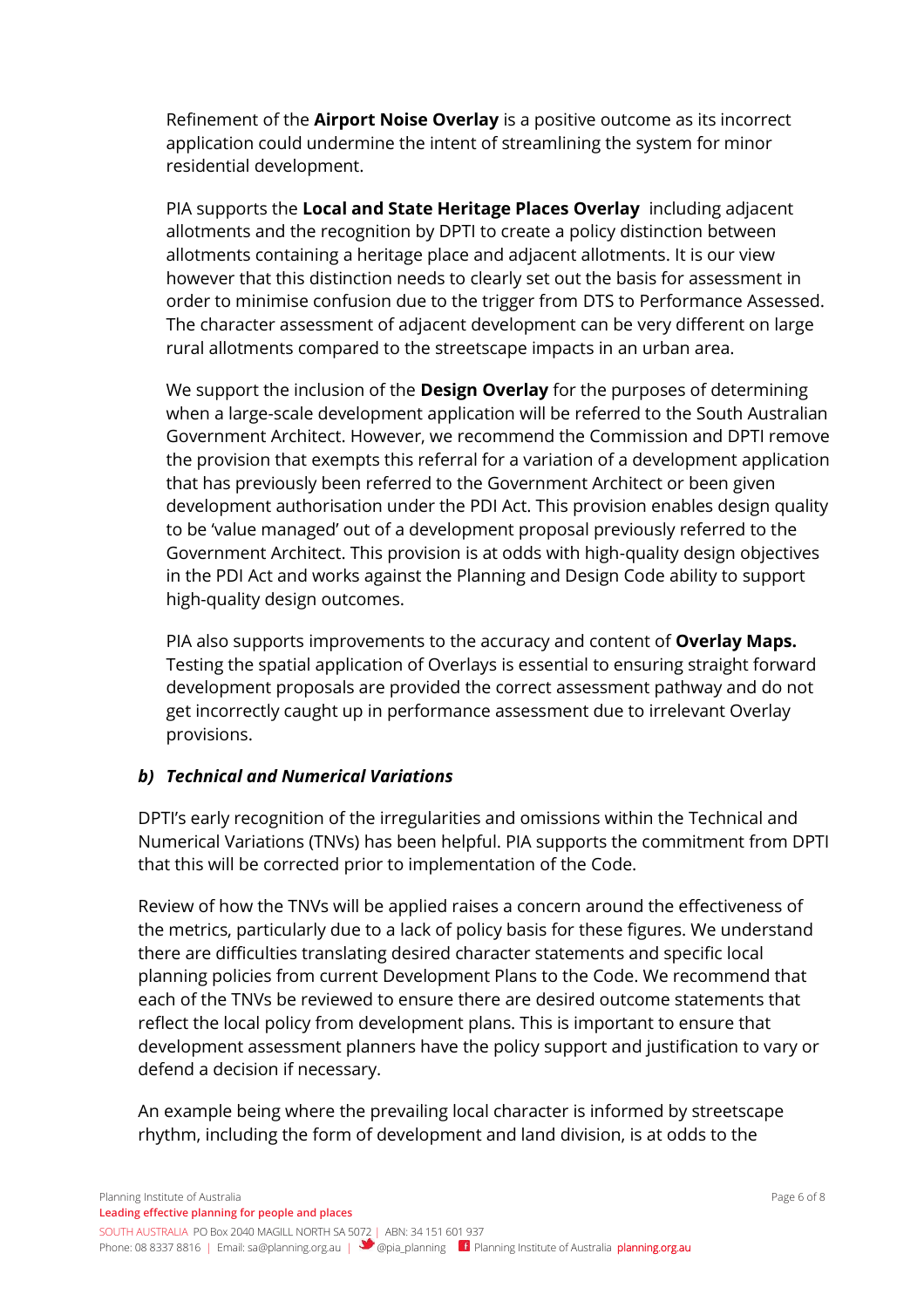minimum lot size proposed by the Code. This is central to achieving our goal of sensitive urban consolidation that reinforces local character.

## *c) Deemed to Satisfy (DTS)*

PIA also supports the additional clarity around DTS land divisions in order to accord with development approvals within a number of residential zones, however problems will arise with the extent of DTS land divisions able to be granted unless the land use definitions for residential development in the nature of detached dwellings, semidetached dwellings and row dwellings are amended to remove reference to those forms of development requiring a site 'held exclusively with that dwelling'.

Case law authorities from the Supreme Court and the Environment, Resources and Development Court (most recently in Paior & Anor v City of Marion & Ors (No 3) [2014] SAERDC 42) have interpreted the phrase "site held exclusively" to mean that a detached dwelling, semi-detached dwelling or row dwelling must occupy its own, legally-existing allotment of land. This means that built form development applications for dwellings which are depicted as having their own site cannot be assessed as detached dwellings, semi-detached dwellings and row dwellings if their site does not also constitute an allotment of land.

In the interests of advancing the economic development of this State, we recommend that this issue be addressed in the final version of the Code.

We note that this issue has been addressed within Schedule 4 of the Development Regulations for ResCode Applications, through the provision of a complying development "pathway" for residential land divisions following the approval of a dwelling.

Our suggestion is that the definitions of detached dwelling, semi-detached dwelling and row dwelling in Part 7 of the Code be amended to refer to a 'site' rather than 'a site held exclusively with that dwelling' will enable the DTS provision to achieve its intent.

Further, this minor adjustment will ensure that the principle planning test of determining whether the site is appropriate for medium density infill is the focus for assessment, not lines on paper. Good design outcomes for built form should be the assessment priority, not the resulting formalisation of lines on paper.

# *d) Flood Mapping*

We understand that DPTI are committed to including current and high-quality flood mapping data in the Code, once data is available to do so. We strongly support a consistent flood mapping exercise that generates current and the highest-quality data available to reduce the risk to life, land and property in the event of a flood.